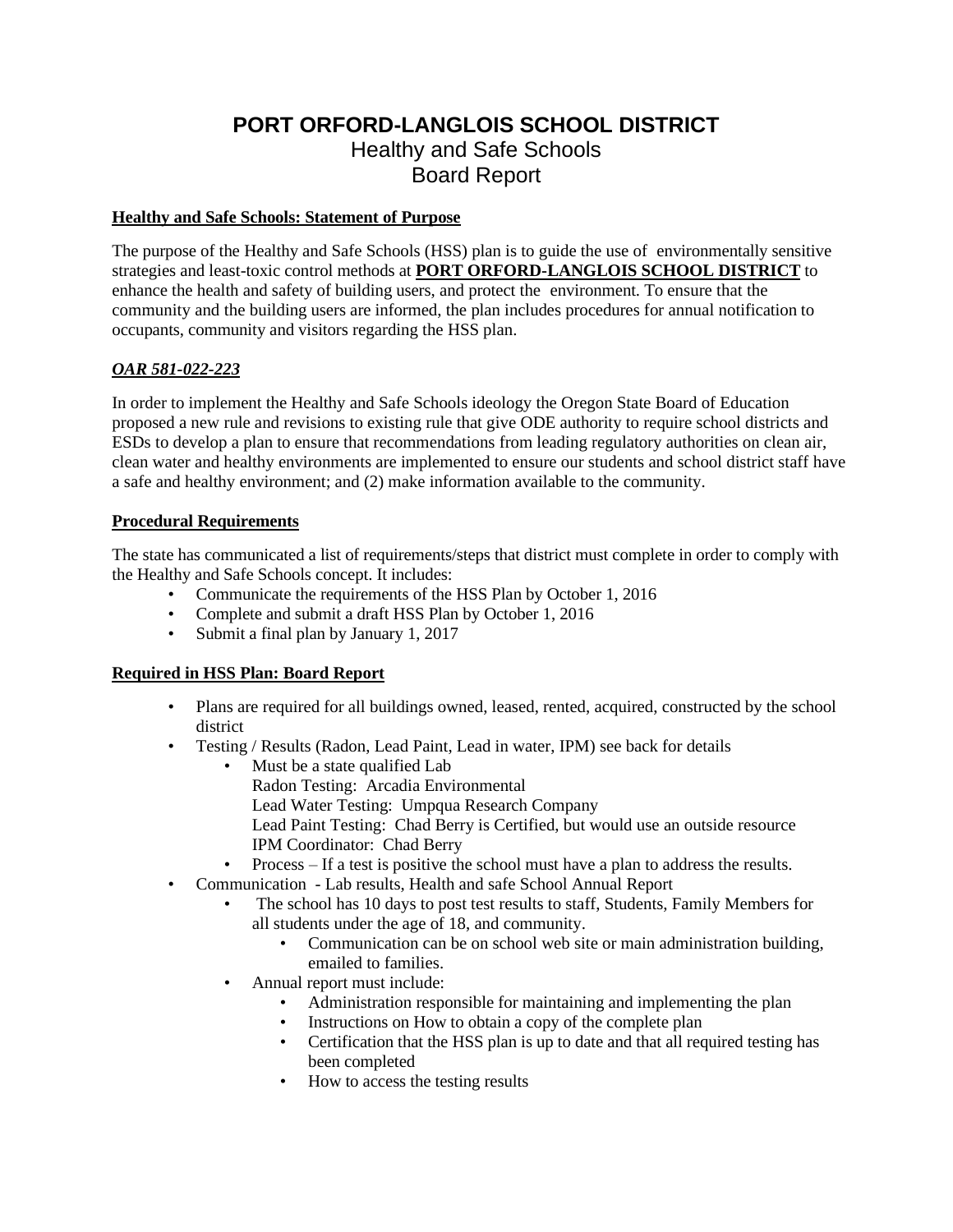- High level summary of Major Mitigation efforts in the last year as a result of the HSS plan.
- Coordinators (The school has to assign an employee(s) within the district administration responsible for maintaining and implementing the HSS)

Name: Steve Perkins Title:Superintendent Telephone Number: 541-348-2455 E-Mail Address: [steve.perkins@2cj.k12.or.us](mailto:steve.perkins@2cj.k12.or.us)

• IPM Coordinator

Name: Chad Berry Title: Director of Maintenance/Transportation Telephone Number: 541-348-2455 Email Address: [chad.berry@2cj.k12.or.us](mailto:chad.berry@2cj.k12.or.us)

#### • Asbestos Coordinator

Name: Don Drescher Title: Custodian III Telephone Number: 541-348-2455 Email Address: [don.drescher@2cj.k12.or.us](mailto:don.drescher@2cj.k12.or.us)

• School (s) Information (All building owned, leaded, rented by the school districts must be listed)

> School Name: Driftwood Elementary Address: 1210 Oregon St. Phone: 541-332-2712 Web Site: [www.2cj.com](http://www.2cj.com/)

School Name: Pacific HS Address: 45525 Highway 101 Phone: 541-338-2293 Web Site: [www.2cj.com](http://www.2cj.com/)

District Office/Tranportation/Maintenance Office Address: 45525 Highway 101 Phone: 541-348-2455 Web Site: [www.2cj.com](http://www.2cj.com/)

#### **Radon**

The 2015 Legislature passed House Bill (HB) 2931 so that elevated radon levels in Oregon schools would be known. House Bill 2931 later became Oregon Revised Statute (ORS) 332.166-167. As directed by this statute, all school districts in Oregon must develop a plan to accurately measure school buildings for elevated radon levels. Under the statute, school districts must submit a plan to Oregon Health Authority (OHA) by September 1, 2016. Per ORS 332.166-167, actual testing of schools must be